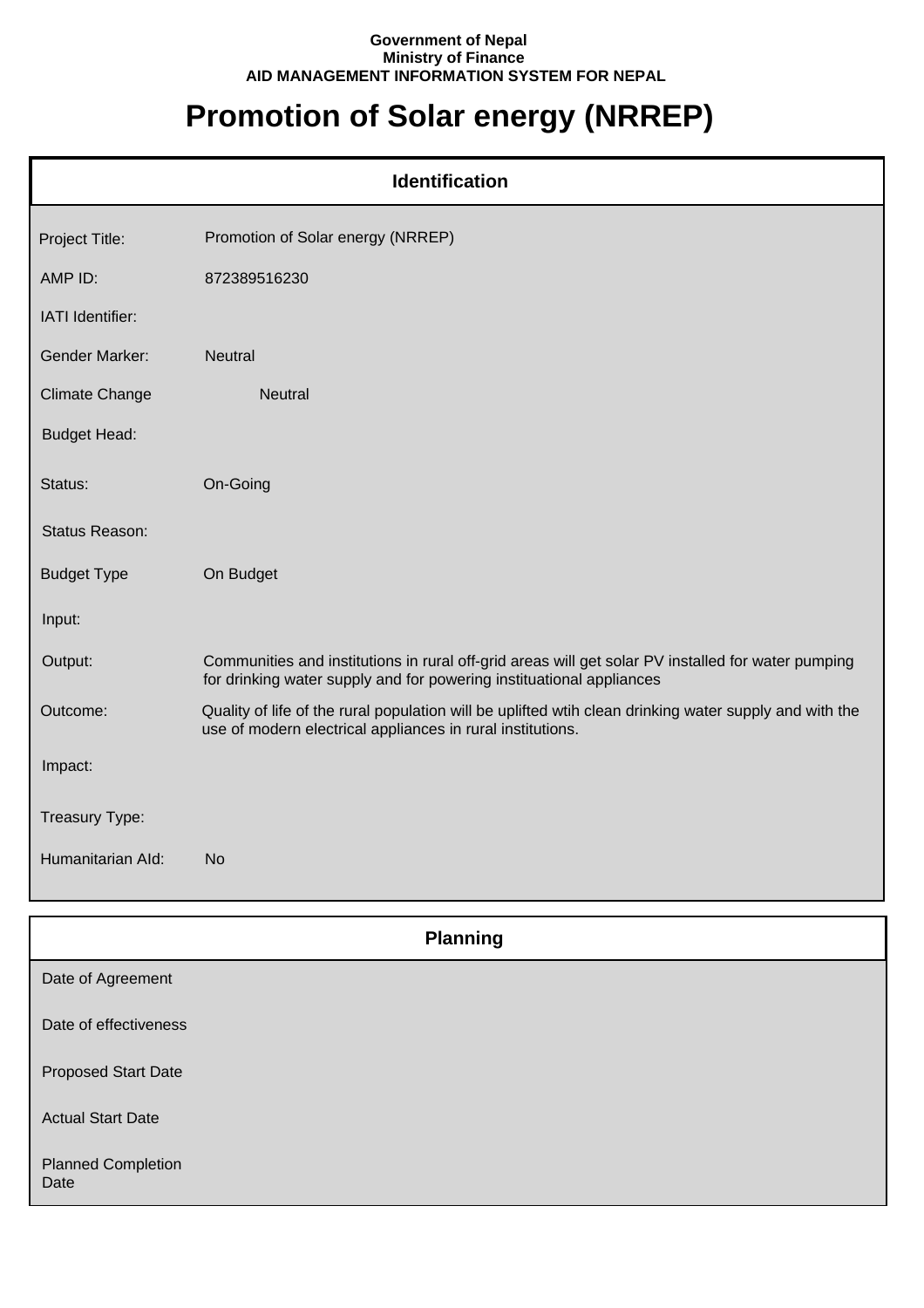| Location     |            |  |
|--------------|------------|--|
| Location     | Percentage |  |
| <b>NEPAL</b> | 100.0%     |  |

| <b>National Plan</b>                                                                              |            |  |
|---------------------------------------------------------------------------------------------------|------------|--|
| Program                                                                                           | Percentage |  |
| [ Alternative Energy ] [ Infrastructure Development Policy ] [ National Development Plan<br>(NDP) | 100.0%     |  |

| <b>Sector</b>                        |            |  |
|--------------------------------------|------------|--|
| Sector                               | Percentage |  |
| Nepal Sector Classification ENERGY 0 | 100.0%     |  |

| <b>Implementing/Executing Agency</b>   |        |  |  |
|----------------------------------------|--------|--|--|
| <b>Implementing Agency</b>             |        |  |  |
| Alternative Energy promotion center    | 100.0% |  |  |
| <b>Executing Agency</b>                |        |  |  |
| Alternative Energy promotion center    | 100.0% |  |  |
| <b>Responsible Organization</b>        |        |  |  |
| Ministry of Population and Environment | 100.0% |  |  |
| Donor                                  |        |  |  |
| German Development Cooperation (KfW)   | 0.0%   |  |  |

|                                             | <b>Funding</b>     |                               |            |                     |
|---------------------------------------------|--------------------|-------------------------------|------------|---------------------|
| Type of<br>Assistance                       | Mode of<br>Payment | Post Earthquake<br>Assistance | Commitment | <b>Disbursement</b> |
| <b>German Development Cooperation (KfW)</b> |                    |                               |            |                     |
| <b>UNDISBURSED BALANCE</b>                  |                    |                               | null       |                     |
|                                             |                    |                               |            |                     |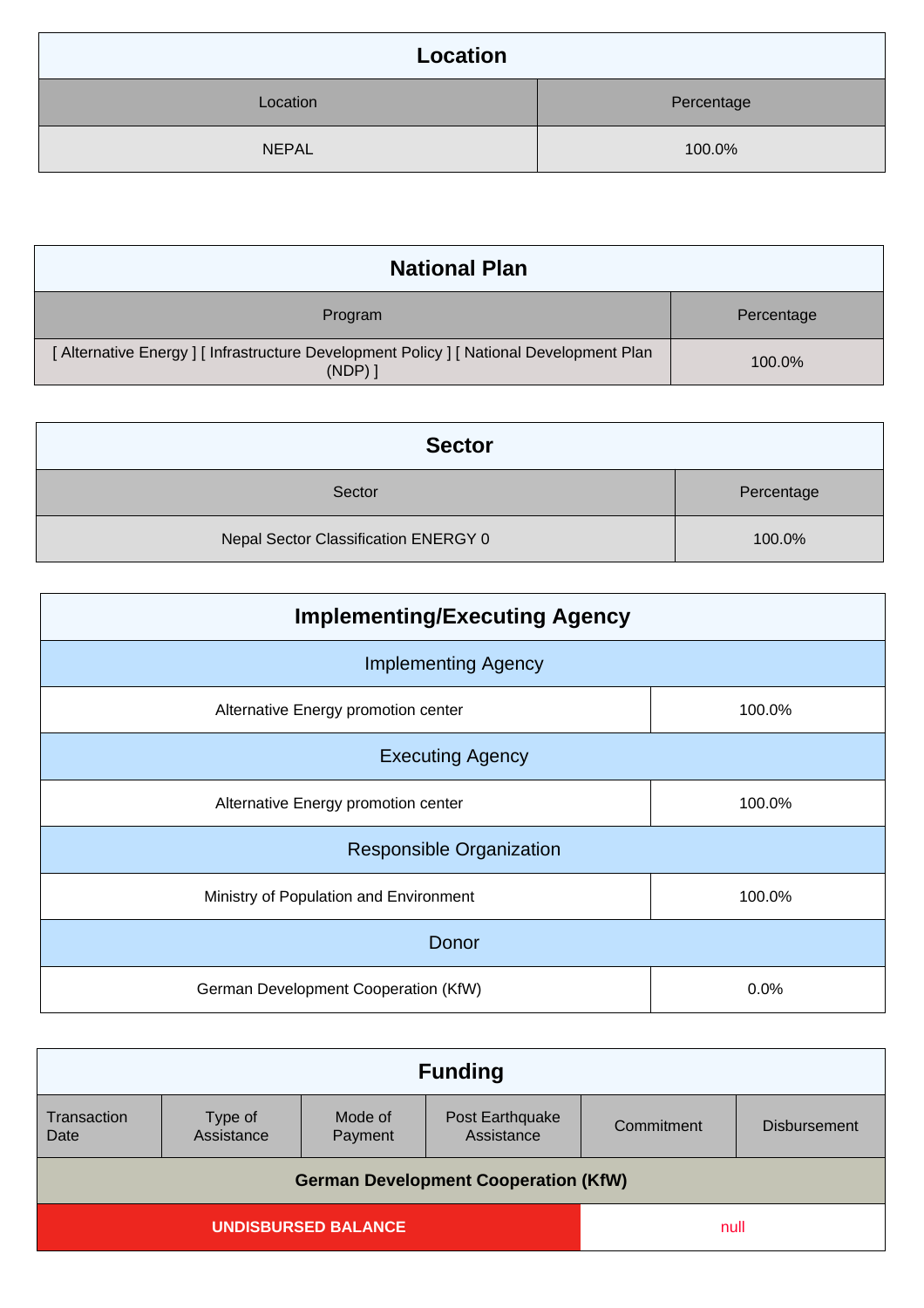| Transaction<br>Date                          | Type of<br>Assistance | Mode of<br>Payment    | Post Earthquake<br>Assistance | Commitment | <b>Disbursement</b> |
|----------------------------------------------|-----------------------|-----------------------|-------------------------------|------------|---------------------|
|                                              | <b>Actual</b>         |                       |                               |            |                     |
| 6/24/2014                                    | <b>Grant Aid</b>      | <b>Direct Payment</b> | No                            | 7,763,102  | 0                   |
| 2/28/2017                                    | <b>Grant Aid</b>      | <b>Direct Payment</b> | No                            | 0          | 77,143              |
| 12/31/2017                                   | <b>Grant Aid</b>      | <b>Direct Payment</b> | No                            | 0          | 401,090             |
| 7/31/2018                                    | <b>Grant Aid</b>      | <b>Direct Payment</b> | No                            | Ю          | 94,597              |
| 6/30/2019                                    | Grant Aid             | <b>Direct Payment</b> | No                            | 0          | 342,886             |
| 6/30/2020                                    | <b>Grant Aid</b>      | <b>Direct Payment</b> | No                            | 0          | 48,974              |
| 6/30/2021                                    | Grant Aid             | <b>Direct Payment</b> | No                            | 0          | 1,473,976           |
| 12/31/2021                                   | <b>Grant Aid</b>      | <b>Direct Payment</b> | No                            | Ю          | 2,646,335           |
| <b>Total</b>                                 |                       |                       | 7,763,101                     | 5,085,000  |                     |
| Total (German Development Cooperation (KfW)) |                       |                       | 7,763,101                     | 5,085,000  |                     |
| <b>UNDISBURSED BALANCE</b>                   |                       |                       | 2,678,101                     |            |                     |

## **Progress Achieved**

Progress Achieved:

Key Problems:

Steps Taken to Solve Problems: